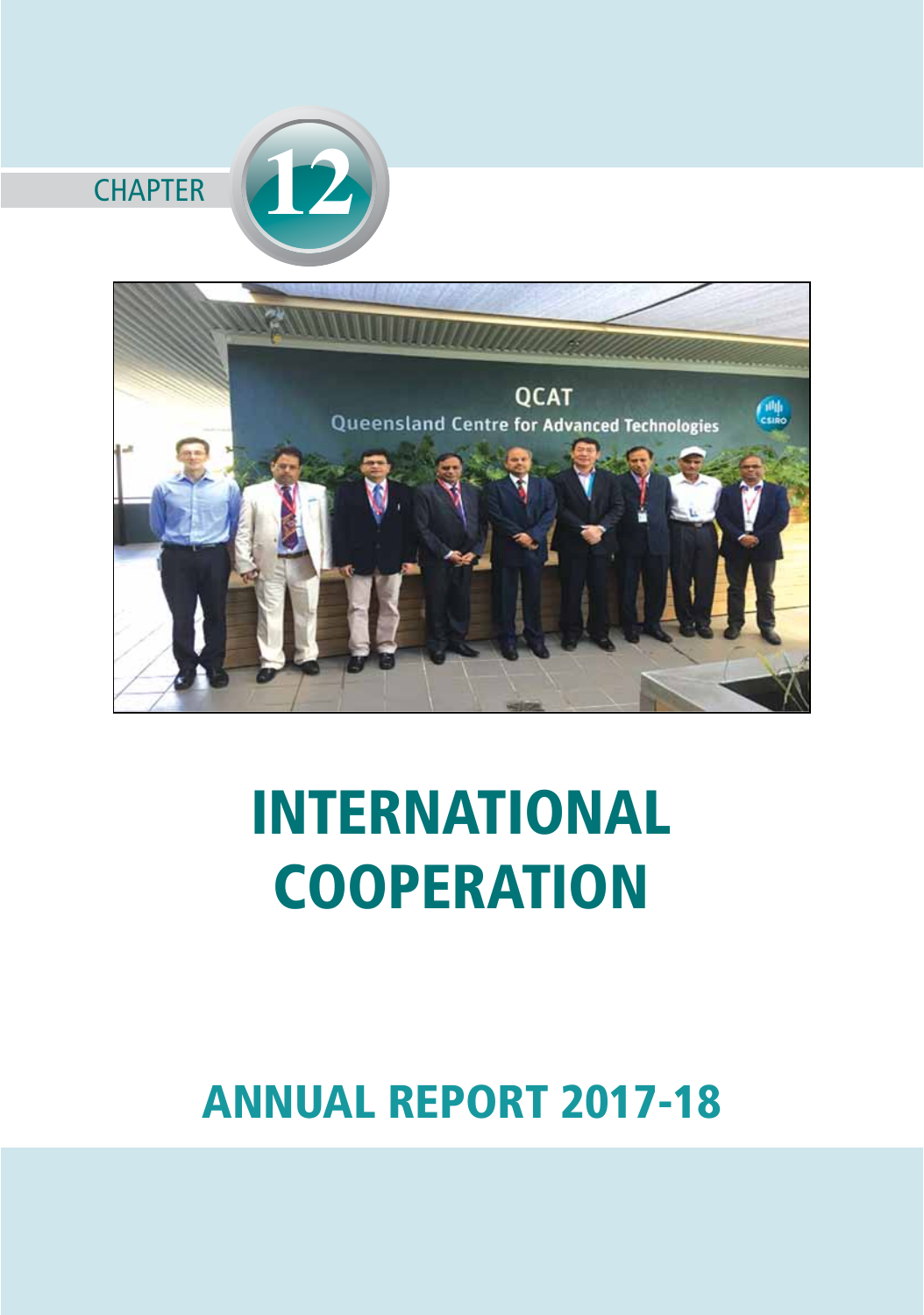# International Cooperation

### INDIA-EU COLLABORATION

In the meeting of India-EU Energy panel dialogue follow up held on 26.09.2017, it was conveyed that EU should send a comprehensive proposal covering various areas, viz. training components, exchange of technology, physical activities, coal gasification, and carbon capture and the same is awaited.

## INDIA-US COLLABORATION

Indian delegation led by Secretary (Coal) attended  $4<sup>th</sup>$  Post Combustion Capture Conference (PCCC4) from  $5<sup>th</sup>$  to  $8<sup>th</sup>$ September, 2017 at National Carbon Capture Centre (NCCC) in Birmingham, Alabama USA.

The conference dealt with the principles of Carbon capture, various process involved, different methodologies practiced/ being developed for carbon capture, the details regarding storage and/or utilizing captured CO2 for EOR (Enhanced oil Recovery), fertilizer production, conversion to valuable liquid hydro carbons , conversion to dry ice etc, the techno economic and its dynamics with regard to Carbon capture.

Implementation of the CO2 capture technology can be explored on a small scale as a pilot project involving all stake holders like Coal producers, Power Utility, Refineries, Fertiliser units, Steel industries, Government agencies etc. as an integrated unit which is under consideration.

#### INDIA-AUSTRALIA COLLABORATION

A delegation led by Secretary (Coal) visited Australia from 18.06.2017 to 24.06.2017 and the following areas were identified for collaboration-

- 1. One S&T Project with CSIRO, Australia for "Capacity Building for extraction of CMM Resource within CIL Command Areas" and CMPDIL (CIL) is progressing.
- 2. Proposal for R&D Project for "Development of Virtual Reality Mine Simulator (VRMS) for improving mine safety and productivity" prepared by IIT-ISM, in association with CMPDI is being finalized which has been approved by R&D Board, CIL.
- 3. Action for further collaboration has been initiated by CIL with CSIRO in the following areas-
	- (a) 3D Seismic Survey,
	- (b) Hydro-Geological Modelling,
	- (c) Longwall Top Coal Caving (LTCC) (Method can be used for high production mine in thick seam underground mining)
	- (d) Wongawilli method of coal mining (This underground mining method can utilize the Continuous Miner or Bolter Miner in Longwall configuration giving higher productivity)

Under the proposed Australia-India Energy Dialogue, 4 working groups have been proposed which are: renewable energy and smart grid, power and energy efficiency, coal and mines, oil and gas.

A meeting with Australian delegation held in the Ministry on 13.11.2017. The delegation comprised geoscience experts from Australian states who shared information about the latest policy developments in exploration in Australia and also promoting exploration opportunities in Australia.

The Australians are interested in investment opportunities and exploration avenues of metal mining in their three States that is Western Australia, Tasmania and New South Wales. A policy on investment in off-shore assets is still under finalization by CIL.

# INDIA-POLAND COLLABORATION

A delegation led by Secretary (coal) and accompanied by Chairman, CIL visited Poland from  $6<sup>th</sup>$  to  $9<sup>th</sup>$  June'2016 for talks on the development of economic co-operation with Poland in the deep mining and extractive industry.

After this visit a Polish delegation came to India and had discussions with CIL officials on  $5<sup>th</sup>$  July'2016 and training of Indian executives was agreed to and 15 selected executives of various disciplines from the subsidiaries of CIL had been sent to Krakow, Poland for training in February'2017 for 5 weeks.